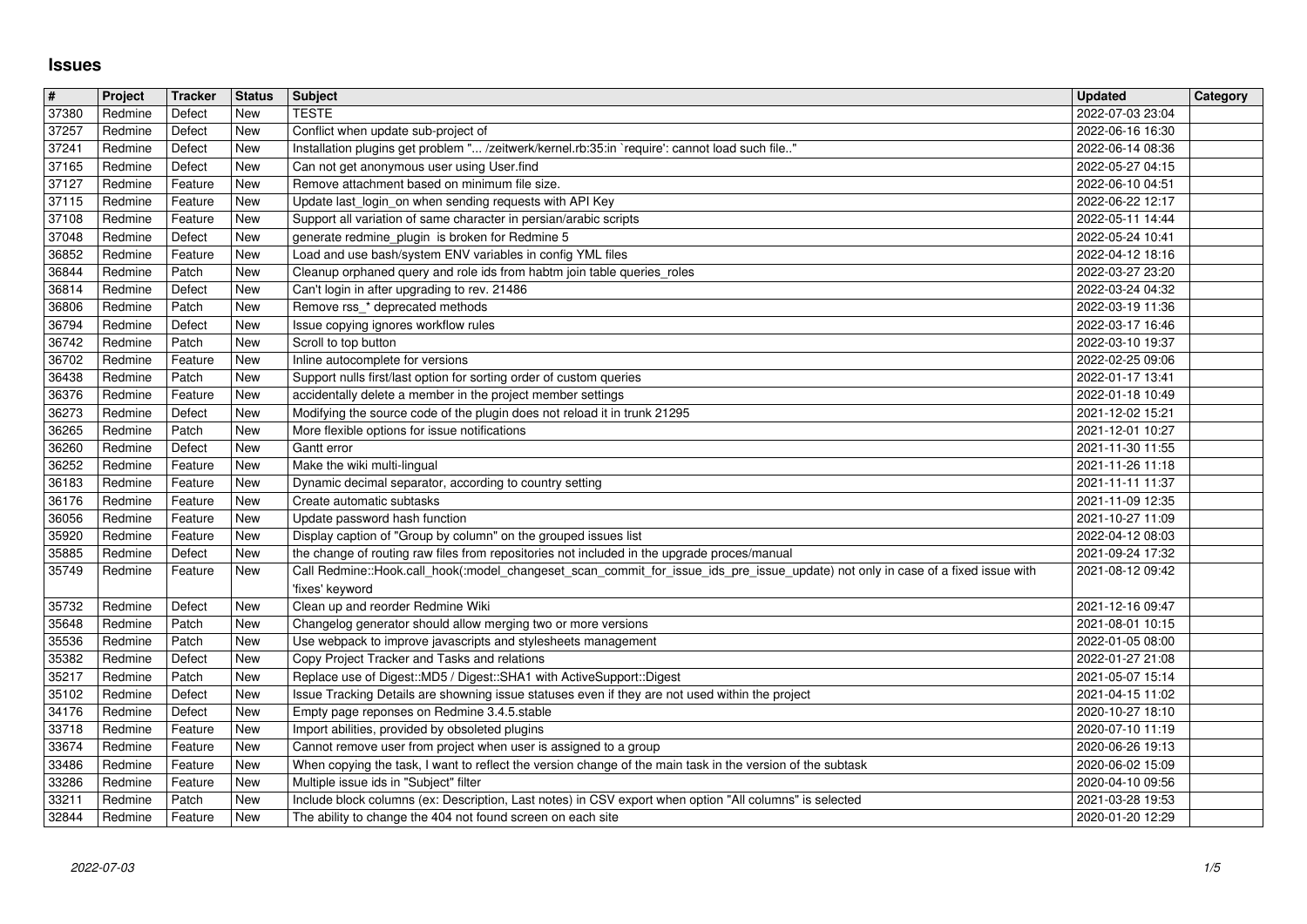| $\overline{\mathbf{t}}$<br>32762 | Project<br>Redmine | Tracker<br>Defect  | <b>Status</b><br>New | Subject<br>Unicode character fails edit Issue                                                                                                                     | <b>Updated</b><br>2022-02-14 20:51   | Category |
|----------------------------------|--------------------|--------------------|----------------------|-------------------------------------------------------------------------------------------------------------------------------------------------------------------|--------------------------------------|----------|
| 32612                            | Redmine            | Defect             | New                  | Distinct can be removed due to unique constraint in database                                                                                                      | 2019-12-11 18:31                     |          |
| 32610<br>32558                   | Redmine<br>Redmine | Defect<br>Defect   | New<br>New           | A inner join can be removed<br>Distinct can be removed                                                                                                            | 2019-12-11 18:24<br>2019-12-06 04:07 |          |
| 32484                            | Redmine            | Feature            | New                  | When a group is selected in the user custom field field, Enable the same handling as the user on the issue list screen.                                           | 2019-11-18 18:35                     |          |
| 32442<br>32312                   | Redmine<br>Redmine | Defect<br>Feature  | New<br>New           | Upgrade vom 2.x to 4.0.5 fails when invoking "rake db:migrate RAILS_ENV=production"<br>Disable auto selecting in top right Project filter                         | 2019-11-10 16:12<br>2019-10-21 09:53 |          |
| 31908                            | Redmine            | Feature            | New                  | Do not load all projects in project jump box                                                                                                                      | 2019-08-15 22:07                     |          |
| 31886<br>31831                   | Redmine<br>Redmine | Defect<br>Defect   | New<br>New           | There is no limitation for the content of news<br>Back url parse in validation                                                                                    | 2019-08-13 07:41<br>2019-08-01 10:49 |          |
| 31755                            | Redmine            | Defect             | New                  | Couldn't download Redmine by curl in Debian buster                                                                                                                | 2019-07-22 09:40                     |          |
| 31725<br>31710                   | Redmine<br>Redmine | Feature<br>Defect  | New<br>New           | Start Redmine version numbering in reverse order (newer towards older) when submitting bugs on this instance<br>Assigned on search issues not ordered by name     | 2019-07-15 09:40<br>2019-07-11 20:43 |          |
| 31449<br>31381                   | Redmine<br>Redmine | Feature<br>Feature | New<br>New           | Generate issue graphics<br>Find change status of issues at custom query                                                                                           | 2019-05-31 00:11<br>2019-05-19 16:53 |          |
| 31341                            | Redmine            | Defect             | New                  | install redmine on windows                                                                                                                                        | 2019-05-10 13:17                     |          |
| 31291<br>31111                   | Redmine<br>Redmine | Feature<br>Defect  | New<br>New           | how i can calcute custom field under subproject<br>About custom fields in List format or Key/value list format                                                    | 2019-05-03 02:19<br>2019-03-28 21:22 |          |
| 31006                            | Redmine            | Feature            | New                  | Add feature Webhook                                                                                                                                               | 2020-09-18 12:00                     |          |
| 30981<br>30069                   | Redmine<br>Redmine | Feature<br>Feature | New<br>New           | Allow "New Member" modal to keep track of selected users between searches<br>Integrate Redmine with GitLab (or other free CI system for open source) to run tests | 2019-03-06 11:03<br>2020-04-18 13:22 |          |
| 30055                            | Redmine            | Defect             | New                  | Keep it from one job to the next                                                                                                                                  | 2018-12-05 08:45                     |          |
| 29758<br>29750                   | Redmine<br>Redmine | Feature<br>Feature | New<br>New           | Introduce optional pay per feature model of Redmine development<br>Per project intergated IDE module with live collaboration support                              | 2018-10-13 01:54<br>2018-10-09 17:59 |          |
| 29664                            | Redmine            | Feature            | New                  | Webhook triggers in Redmine                                                                                                                                       | 2022-04-08 10:31                     |          |
| 29588<br>29511                   | Redmine<br>Redmine | Feature<br>Defect  | New<br>New           | There should be a way to avoid adding paragraph to a Textile block<br>cpu 100%                                                                                    | 2018-09-11 23:59<br>2018-09-06 09:47 |          |
| 28871                            | Redmine            | Defect             | New<br>New           | Adding the window AD activity directory to verify redmine permissions is failed                                                                                   | 2018-05-27 04:18                     |          |
| 28807<br>28539                   | Redmine<br>Redmine | Defect<br>Feature  | New                  | Cannot search in a case-insensitive manner<br>journal query                                                                                                       | 2018-05-28 04:39<br>2018-04-12 11:43 |          |
| 28243<br>28127                   | Redmine<br>Redmine | Patch<br>Defect    | New<br>New           | Consistent interface for Principal.member_of and not_member_of<br>It is impossible to filter the trackers by project in the XML/REST-API                          | 2018-02-25 20:46<br>2019-03-27 00:28 |          |
| 28111                            | Redmine            | Defect             | New                  | Redmine Permissions - option to combine "Non member" role with others                                                                                             | 2018-01-31 11:58                     |          |
| 28105<br>28078                   | Redmine<br>Redmine | Feature<br>Defect  | New<br>New           | Portfolio managment<br>Workflows inconsistencies when removing "add/edit issue" permission to a role which already has a workflow defined                         | 2018-02-27 13:01<br>2018-01-25 18:14 |          |
| 28069                            | Redmine            | Defect             | New                  | Queries 403 error if query author is not in the roles list                                                                                                        | 2018-01-25 10:44                     |          |
| 28008<br>27990                   | Redmine<br>Redmine | Feature<br>Defect  | New<br>New           | Easier way to put a hyperlink to a network folder in the comments<br>Roadmap Issues null on selection of version custom field                                     | 2018-01-17 21:01<br>2018-02-04 15:40 |          |
| 27902                            | Redmine            | Defect             | New                  | Overview page is very slow for private projects with large number of members                                                                                      | 2020-08-21 09:50                     |          |
| 27693<br>27381                   | Redmine<br>Redmine | Defect<br>Feature  | New<br>New           | In queries, operator "Any" should be "Not empty"<br>% Complete respond to status change in UI                                                                     | 2017-12-27 17:07<br>2017-11-05 09:22 |          |
| 27199<br>26847                   | Redmine<br>Redmine | Feature<br>Feature | New<br>New           | add log date to issue list filter<br>implement an upgrade script                                                                                                  | 2017-10-16 09:23<br>2017-09-06 22:32 |          |
|                                  |                    |                    |                      |                                                                                                                                                                   |                                      |          |
|                                  |                    |                    |                      |                                                                                                                                                                   |                                      |          |
|                                  |                    |                    |                      |                                                                                                                                                                   |                                      |          |
|                                  |                    |                    |                      |                                                                                                                                                                   |                                      |          |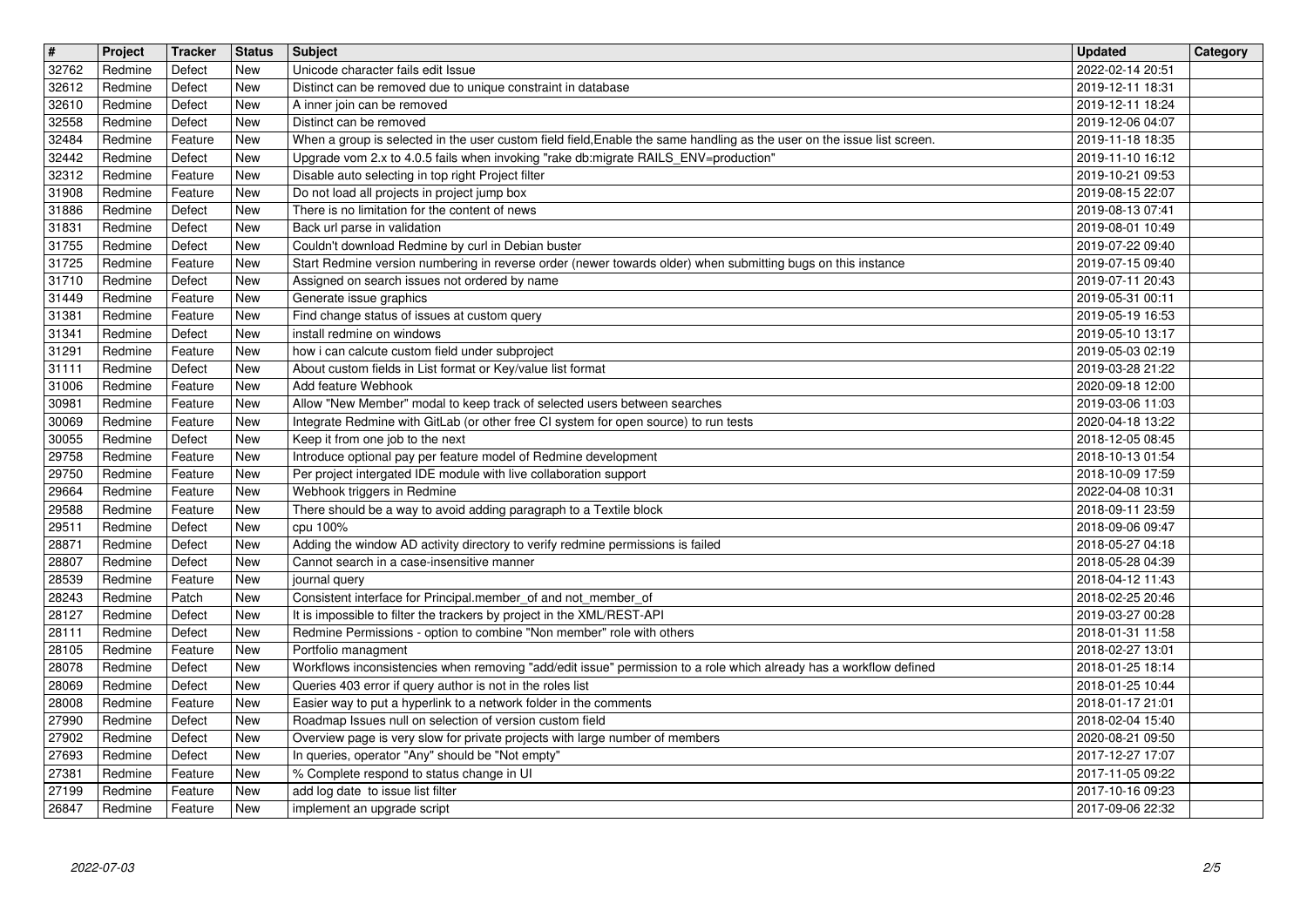| $\overline{\mathbf{H}}$<br>26685 | Project<br>Redmine | Tracker<br>Patch   | <b>Status</b><br><b>New</b> | Subject<br>Check of child classes of all levels is added for Redmine::SubclassFactory::ClassMethods                                                                             | <b>Updated</b><br>2017-08-14 17:01   | Category |
|----------------------------------|--------------------|--------------------|-----------------------------|---------------------------------------------------------------------------------------------------------------------------------------------------------------------------------|--------------------------------------|----------|
| 26105                            | Redmine            | Feature            | New                         | <b>Update Redmine Brand</b>                                                                                                                                                     | 2017-06-06 18:29                     |          |
| 25747<br>25647                   | Redmine<br>Redmine | Feature<br>Feature | <b>New</b><br>New           | Spent time - CUSTOM fields - edit permission - WEB UI vs. API access<br>Max Character Length of Fields e.g. Roles, etc.                                                         | 2019-05-14 22:05<br>2017-04-20 11:42 |          |
| 25383                            | Redmine            | Feature            | New                         | A feature to add (signature / date)                                                                                                                                             | 2017-04-19 17:22                     |          |
| 25141<br>25082                   | Redmine<br>Redmine | Defect<br>Feature  | New<br>New                  | Changing the scope and resetting the position of an acts_as_positioned object inserts it at the one-before-last position<br>Make issue totals checkbox visible per custom field | 2017-02-21 16:46<br>2017-02-15 16:11 |          |
| 25010<br>24477                   | Redmine<br>Redmine | Feature<br>Feature | New<br>New                  | Assign ticket to role instead of group<br>CSV export feature for thousand of issues                                                                                             | 2017-02-06 10:58<br>2016-11-28 19:50 |          |
| 24426                            | Redmine            | Defect             | New                         | sqlserver2014:chang issues parentld success but view is wrong                                                                                                                   | 2016-11-24 07:47                     |          |
| 24152<br>23889                   | Redmine<br>Redmine | Feature<br>Feature | New<br>New                  | Locale independent number settings<br>Assign ticket (SCRUM bug, issue etc.) to multiple projects                                                                                | 2017-03-02 18:51<br>2016-09-22 09:00 |          |
| 23595<br>23581                   | Redmine<br>Redmine | Feature<br>Feature | New<br>New                  | Check for Redmine new version<br>Query class inheritance                                                                                                                        | 2016-08-16 16:08<br>2016-08-12 17:21 |          |
| 22173                            | Redmine            | Feature            | New                         | xls export with issue URL                                                                                                                                                       | 2016-03-15 03:47                     |          |
| 21958<br>21783                   | Redmine<br>Redmine | Feature<br>Feature | New<br>New                  | Automatical reverse links to wiki/forums from issues<br>Custom reports from SQL query                                                                                           | 2016-02-05 08:06<br>2016-01-22 07:01 |          |
| 21770<br>20547                   | Redmine<br>Redmine | Defect<br>Defect   | New<br><b>New</b>           | Preview does not work on non-ascii data input<br>Exporting CSV with multiple tabs open can export wrong view                                                                    | 2016-01-21 09:49<br>2015-08-17 15:47 |          |
| 20124<br>19850                   | Redmine<br>Redmine | Patch<br>Feature   | New<br><b>New</b>           | Query option, The sql for field to allow groups option.<br>Quote multiple comments                                                                                              | 2016-02-18 15:17<br>2015-05-15 10:18 |          |
| 19629                            | Redmine            | Feature            | New                         | Flags in Issue list                                                                                                                                                             | 2015-04-15 12:25                     |          |
| 18914<br>18677                   | Redmine<br>Redmine | Defect<br>Feature  | New<br>New                  | Slow rendering pages with many small macros<br>Planning module                                                                                                                  | 2015-01-23 00:37<br>2014-12-18 09:40 |          |
| 18618<br>18342                   | Redmine<br>Redmine | Feature<br>Feature | New<br>New                  | watch users by managers<br>Enhanced issue filter                                                                                                                                | 2015-04-14 19:24<br>2015-04-10 20:21 |          |
| 18325                            | Redmine            | Feature            | New                         | Request approval                                                                                                                                                                | 2018-03-15 00:43                     |          |
| 18220<br>18201                   | Redmine<br>Redmine | Feature<br>Defect  | New<br>New                  | Allow Redmine to run as a Rails Engine<br>Internal server error (500): invalid byte sequence in UTF-8                                                                           | 2014-12-09 15:17<br>2014-11-05 10:10 |          |
| 17844<br>17770                   | Redmine<br>Redmine | Feature<br>Defect  | <b>New</b><br>New           | A help intercept or better options<br>very simple fix: that causes many sites to break, and much confusion - incorrect use of .js suffix                                        | 2014-09-12 08:01<br>2017-12-03 19:24 |          |
| 17743                            | Redmine            | Feature            | New                         | Export a project as static HTML                                                                                                                                                 | 2022-01-27 11:47                     |          |
| 17689<br>17520                   | Redmine<br>Redmine | Feature<br>Defect  | New<br>New                  | De-List or cleraly mark commercial plugins<br>When I edit a saved Query I lose my project focus                                                                                 | 2014-08-28 11:06<br>2014-08-19 05:55 |          |
| 16314<br>16101                   | Redmine<br>Redmine | Patch<br>Feature   | New<br>New                  | Redirect back is overheated<br>Sticky filters for all queries in project                                                                                                        | 2014-04-04 10:05<br>2014-02-14 16:28 |          |
| 15544                            | Redmine            | Feature            | <b>New</b>                  | Queries: Issues with "RegEx"                                                                                                                                                    | 2013-11-26 12:48                     |          |
| 15390<br>15019                   | Redmine<br>Redmine | Patch<br>Feature   | New<br>New                  | Simple Redmine Sub-directory Support<br>Reusable custom queries                                                                                                                 | 2013-11-19 05:27<br>2013-10-01 14:00 |          |
| 14936<br>14860                   | Redmine<br>Redmine | Feature<br>Feature | New<br>New                  | Use a stable and modifiable data structure for jsToolbar elements<br>Automatic local export .csv file                                                                           | 2013-10-27 14:38<br>2013-09-21 15:14 |          |
| 14706<br>14392                   | Redmine<br>Redmine | Defect<br>Feature  | New<br>New                  | Sometimes pages are slow<br>html5 desktop notification for (watched) events if logged in                                                                                        | 2013-08-20 11:23<br>2013-07-09 04:16 |          |
|                                  |                    |                    |                             |                                                                                                                                                                                 |                                      |          |
|                                  |                    |                    |                             |                                                                                                                                                                                 |                                      |          |
|                                  |                    |                    |                             |                                                                                                                                                                                 |                                      |          |
|                                  |                    |                    |                             |                                                                                                                                                                                 |                                      |          |
|                                  |                    |                    |                             |                                                                                                                                                                                 |                                      |          |
|                                  |                    |                    |                             |                                                                                                                                                                                 |                                      |          |
|                                  |                    |                    |                             |                                                                                                                                                                                 |                                      |          |
|                                  |                    |                    |                             |                                                                                                                                                                                 |                                      |          |
|                                  |                    |                    |                             |                                                                                                                                                                                 |                                      |          |
|                                  |                    |                    |                             |                                                                                                                                                                                 |                                      |          |
|                                  |                    |                    |                             |                                                                                                                                                                                 |                                      |          |
|                                  |                    |                    |                             |                                                                                                                                                                                 |                                      |          |
|                                  |                    |                    |                             |                                                                                                                                                                                 |                                      |          |
|                                  |                    |                    |                             |                                                                                                                                                                                 |                                      |          |
|                                  |                    |                    |                             |                                                                                                                                                                                 |                                      |          |
|                                  |                    |                    |                             |                                                                                                                                                                                 |                                      |          |
|                                  |                    |                    |                             |                                                                                                                                                                                 |                                      |          |
|                                  |                    |                    |                             |                                                                                                                                                                                 |                                      |          |
|                                  |                    |                    |                             |                                                                                                                                                                                 |                                      |          |
|                                  |                    |                    |                             |                                                                                                                                                                                 |                                      |          |
|                                  |                    |                    |                             |                                                                                                                                                                                 |                                      |          |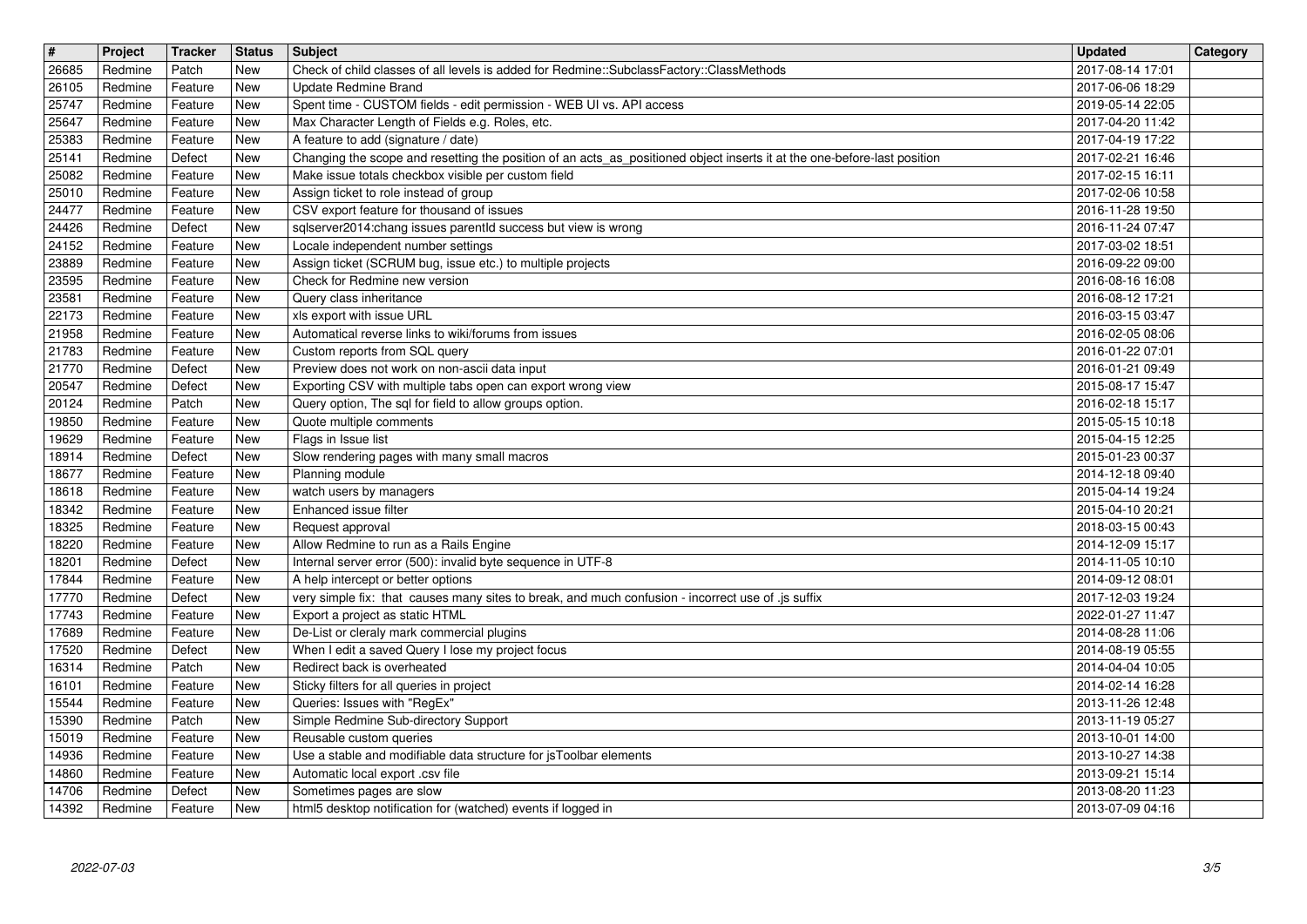| $\vert$ #<br>14322 | Project<br>Redmine | Tracker<br>Feature | <b>Status</b><br>New     | <b>Subject</b><br>Excel Export as XML (instead of csv) to support export of fields containing NewLines                                               | <b>Updated</b><br>2013-06-29 08:44   | Category |
|--------------------|--------------------|--------------------|--------------------------|------------------------------------------------------------------------------------------------------------------------------------------------------|--------------------------------------|----------|
| 14259              | Redmine            | Defect             | <b>New</b><br>New        | sub project show position problem<br>Add support for the 'notes://' protocol handler                                                                 | 2013-06-15 18:15                     |          |
| 14203<br>13834     | Redmine<br>Redmine | Defect<br>Feature  | New                      | Can we change the jquery file with other versions                                                                                                    | 2013-10-14 11:54<br>2013-04-30 07:18 |          |
| 13824<br>13635     | Redmine<br>Redmine | Feature<br>Feature | New<br>New               | Project identifier for greek + cyrillic glyphs<br>Filtering issues by comparing two custom fields against each other                                 | 2013-04-22 18:20<br>2013-04-01 09:57 |          |
| 13533<br>13524     | Redmine<br>Redmine | Feature<br>Feature | New<br>New               | Concept for controlling visibility of users<br>Graphic selection for main header through settings page                                               | 2015-02-26 12:46<br>2013-03-20 18:42 |          |
| 13484<br>13334     | Redmine<br>Redmine | Defect<br>Feature  | New<br><b>New</b>        | restricted access folder in a redmine project<br>Custom Fields mod. before commit to db                                                              | 2013-03-15 13:49<br>2013-03-01 19:16 |          |
| 13290<br>13189     | Redmine<br>Redmine | Defect<br>Defect   | <b>New</b><br><b>New</b> | Internal Error instead login screen when anonymous user is redirected to wiki page<br>Redmine version in trunk should be based on next major release | 2013-02-26 10:26<br>2013-03-11 20:26 |          |
| 13068              | Redmine            | Patch              | New                      | Allow plugins to generate test coverage reports on MRI 1.9                                                                                           | 2013-02-15 23:44                     |          |
| 13056<br>12966     | Redmine<br>Redmine | Feature<br>Feature | New<br>New               | Add more option on related issues filters<br>Cross-connection of Modules                                                                             | 2013-02-01 11:25<br>2013-01-24 11:05 |          |
| 12944<br>12804     | Redmine<br>Redmine | Feature<br>Feature | New<br>New               | Displaying users by Groups<br>Combine js and css into a single file, and use html5 async attribute                                                   | 2013-01-23 09:29<br>2013-01-11 00:18 |          |
| 12766<br>12669     | Redmine<br>Redmine | Feature<br>Defect  | New<br><b>New</b>        | Enable arrays and watcher in query column_content<br>Filter preset does not save "projects" filter settings                                          | 2013-01-08 14:36<br>2012-12-23 15:57 |          |
| 12657<br>12546     | Redmine<br>Redmine | Feature<br>Feature | New<br><b>New</b>        | view statistic and likes<br>Relate issues inside a project with subprojects                                                                          | 2017-08-30 08:12<br>2012-12-09 10:15 |          |
| 12436<br>12347     | Redmine<br>Redmine | Feature<br>Feature | New<br>New               | Provide a contact form to contact users - especially ones with hidden email addresses<br>"Calculate the issue done ratio" per project configuration  | 2012-11-24 22:21<br>2016-07-14 08:43 |          |
| 12222              | Redmine            | Feature            | New                      | SLA Integration (Service Level Agreement)                                                                                                            | 2021-01-03 14:09                     |          |
| 12161<br>12023     | Redmine<br>Redmine | Defect<br>Feature  | New<br>New               | Cyclic recursion redirects<br>Verify workflow to the user "assign to"                                                                                | 2013-10-17 16:30<br>2012-10-04 21:49 |          |
| 11848<br>11808     | Redmine<br>Redmine | Feature<br>Feature | New<br>New               | Email in group<br>Requiring submitter to select an issue type                                                                                        | 2012-10-10 08:35<br>2012-09-10 23:09 |          |
| 11657<br>11656     | Redmine<br>Redmine | Defect<br>Feature  | <b>New</b><br><b>New</b> | Filters not save for a custom query<br>Resources in Redmine                                                                                          | 2012-10-04 16:39<br>2012-08-20 11:14 |          |
| 11654<br>11489     | Redmine<br>Redmine | Feature<br>Defect  | New<br>New               | Restrict some roles per issue category<br>Redmine is not able to show wiki images properly                                                           | 2012-08-19 20:11<br>2013-04-19 15:19 |          |
| 11442              | Redmine            | Feature            | New                      | Watch changes on folders or files                                                                                                                    | 2012-07-18 23:35                     |          |
| 11434<br>11246     | Redmine<br>Redmine | Feature<br>Feature | New<br>New               | allow use autodetected host name<br>New Design and Analysis section                                                                                  | 2012-12-14 10:53<br>2016-06-08 16:59 |          |
| 11058<br>10931     | Redmine<br>Redmine | Defect<br>Defect   | New<br><b>New</b>        | Run Redmine in a sub directory results in "No route matches"<br>Session does not stay logged in                                                      | 2012-10-15 11:03<br>2013-12-02 16:31 |          |
| 10592<br>10589     | Redmine<br>Redmine | Feature<br>Defect  | New<br>New               | Ability to Sync with Mac OS X Address Book Server via Carddav<br>Auto change my account by another one                                               | 2012-04-03 13:22<br>2012-04-09 12:00 |          |
| 10578<br>10573     | Redmine<br>Redmine | Defect<br>Feature  | New<br>New               | Test case test_index_grouped_by_date (documents_controller_test.rb) fails depending upon local timezone.<br>Excel2Wiki                               | 2012-04-01 07:49<br>2012-03-30 14:59 |          |
| 10499<br>10475     | Redmine<br>Redmine | Feature<br>Feature | New<br>New               | Ability to add caption to an exported visualization<br>Installation script                                                                           | 2012-03-20 20:05<br>2012-03-18 11:46 |          |
|                    |                    |                    |                          |                                                                                                                                                      |                                      |          |
|                    |                    |                    |                          |                                                                                                                                                      |                                      |          |
|                    |                    |                    |                          |                                                                                                                                                      |                                      |          |
|                    |                    |                    |                          |                                                                                                                                                      |                                      |          |
|                    |                    |                    |                          |                                                                                                                                                      |                                      |          |
|                    |                    |                    |                          |                                                                                                                                                      |                                      |          |
|                    |                    |                    |                          |                                                                                                                                                      |                                      |          |
|                    |                    |                    |                          |                                                                                                                                                      |                                      |          |
|                    |                    |                    |                          |                                                                                                                                                      |                                      |          |
|                    |                    |                    |                          |                                                                                                                                                      |                                      |          |
|                    |                    |                    |                          |                                                                                                                                                      |                                      |          |
|                    |                    |                    |                          |                                                                                                                                                      |                                      |          |
|                    |                    |                    |                          |                                                                                                                                                      |                                      |          |
|                    |                    |                    |                          |                                                                                                                                                      |                                      |          |
|                    |                    |                    |                          |                                                                                                                                                      |                                      |          |
|                    |                    |                    |                          |                                                                                                                                                      |                                      |          |
|                    |                    |                    |                          |                                                                                                                                                      |                                      |          |
|                    |                    |                    |                          |                                                                                                                                                      |                                      |          |
|                    |                    |                    |                          |                                                                                                                                                      |                                      |          |
|                    |                    |                    |                          |                                                                                                                                                      |                                      |          |
|                    |                    |                    |                          |                                                                                                                                                      |                                      |          |
|                    |                    |                    |                          |                                                                                                                                                      |                                      |          |
|                    |                    |                    |                          |                                                                                                                                                      |                                      |          |